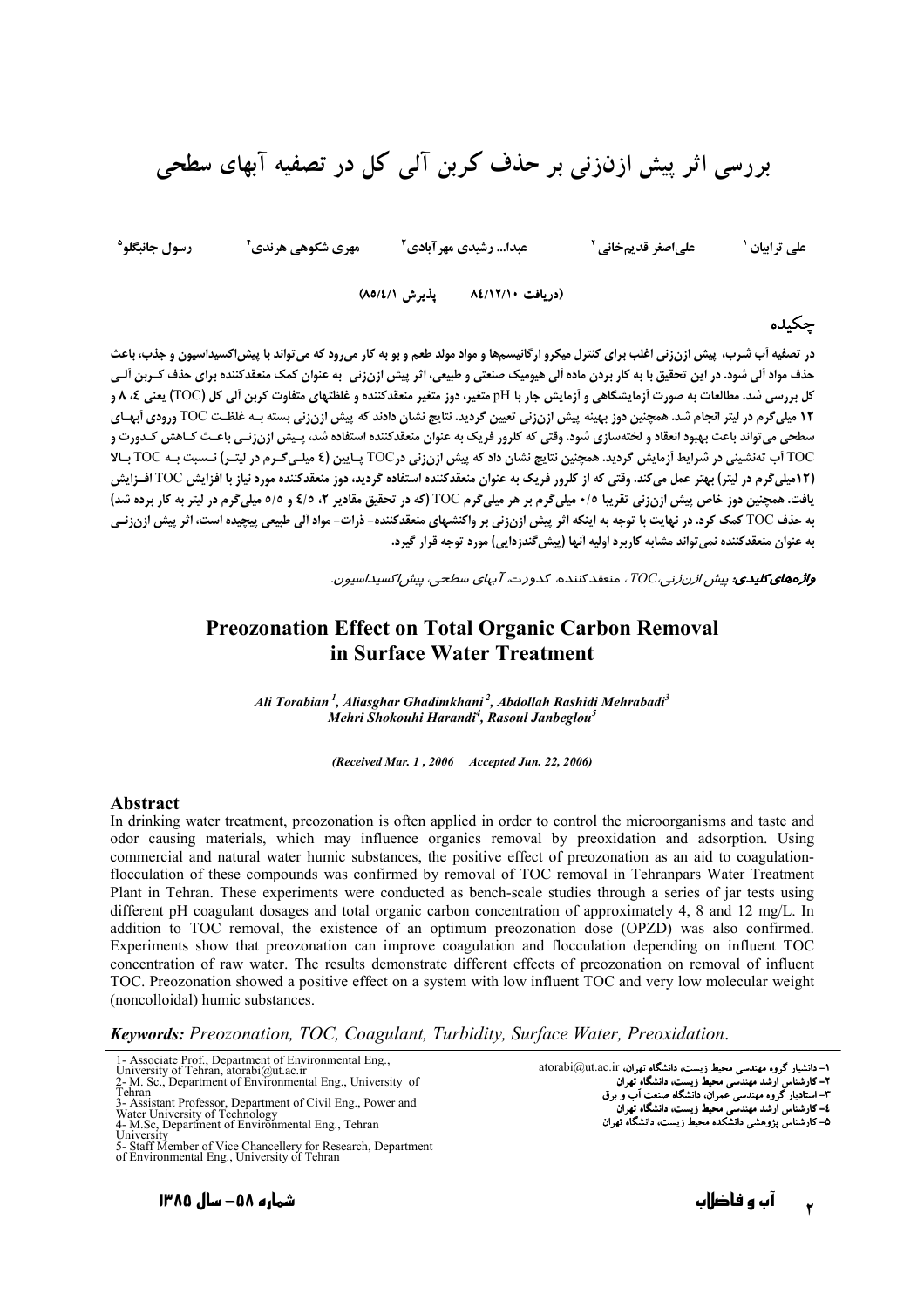١- مقدمه

آبھای سطحی جاوی مقادیر بسیار زیادی مواد آلبے شیامل ترکیبیات هیومیک<sup>۱</sup> و فولویک<sup>۲</sup> هستند که باید در تصفیه، از آب جـدا شـوند؛ در غير اين صورت سبب به وجود آمدن تركيبات جانبي مي شوند كه مخاطرات زیستمحیطی بسیاری بـه همـراه دارنـد. بـرای بـالابردن مدت زمان راهبری فیلترها و کاهش رشد گیاهـان آبـزی در تـصفیه، عمل پيش گندزدايي صورت مي گيرد[١].

در طبی سیالهای ۱۹۶۰ تیا ۱۹۷۰، میسئله استفاده از پیساب حاصل از تصفیه فاضلاب به منظـور تزریـق بـه آبهـای زیرزمینـی و مصرف مجدد آن مطرح گردید و انعقاد و لختهسازی بـه عنـوان یـک فرآیند مؤثر در کاهش مواد آلی و آلایندههای دیگر از قبیل فلـزات، ويروسها و فسفات پيشنهاد شد و تحقيقاتي توسط مانكـال ّ و رب هان ٔ (۱۹۸۲) جهت شناسایی مواد آلی قابل حـذف توسـط فرآینـد انعقاد صورت گرفت [٢].

در مطالعاتی که توسط سیمنس <sup>۵</sup>و بـاب کـوک ٔ و سـینگر <sup>۷</sup>در زمینه انعقاد صورت گرفت، اطلاعات مهمی در ارتباط بـا پتانـسیل این فر آیند برای حذف پیش ساز تیری هالومتیان هیا ارائیه گردیید و مشخص شد که آلوم <sup>۸</sup> در دوز ۱۰۰ میل<sub>ه </sub>گرم در لیتر در محـدودهٔ pH ۵ تا ۵/۵ در حذف ۶۵ درصد از پیش ساز تیری هالومتیان هیا میؤثر می باشد [۳].

ادواردز و بنجامین<sup>۹</sup> در مطالعاتشان به بررسی اثر پیش ازنزنی بر واكنش بين منعقدكننده وكل تركيبـات آلـي (مـواد آلـي طبيعـي) پرداخته و به این نتیجه رسیدند که افزایش دوز ازن موجب افـزایش باقیمانــدهــای فلــزی، هــم در منعقدکننــدهــای آهــن و هــم در منعقدکنندههای آلومینیوم میگردد. به عبارتی بـا افـزایش دوز مـاده منعقدکننده، يتانسيل زتاً ` افزايش مي يابد (منفي تـر مـيشـود) و در نهايت باقيماندههاي فلزي كمترى حذف مي شود[۴].

تحقیقات دیگر حاکی از آن است کـه حـذف کـربن آلـی کـل بـا افزایش دوز ازن در دوزهای بسیار بالا و پایین منعقدکننـده، انـدکی افزایش می یابد ولی در دوزهـای متوسـط منعقدکننـده رونـد حـذف كاهش مى بايد[۵].

ادواردز و بنجامین به این نتیجـه رسـیدند کـه در pH ثابـت، دوز منعقدکنندههای نمکهای فلزی موردنیاز برای حـذف بهینـه ذرات در

حضور مواد آلي طبيعي بـا افـزايش دوز ازن افـزايش مـي يابـد. امـا، براي منعقدكنندههاي يليمرهاي آلي عكس قضيه صادق است[۴].

بکر <sup>۱۱</sup> طي مطالعاتي، اثر ازن زني را بـر آب شـبيهسـازي شـده و آب طبیعی بررسی کرده است. بیـشتر ایـن کارهـا بـا اسـتفاده از دوز بهینه آلوم مورد نیاز بـرای تـصفیه مناسـب و در کـدورت تـهنـشینی افزايش يافته انجام شده است. نتايج اين مطالعـات نـشان مـىدهـد. وقتي پليمر به تنهايي و يا به صورت ترکيب پليمر – آلـوم بـه عنـوان منعقدکننده استفاده مے شـود، میکروفیلتراسـیون (کـه بـا اسـتفاده از كاهش دوز بهينه منعقدكننده اندازهگيري مي شـود) اتفـاق نمـي|فتـد؛ ولي كاهش دوز بهينه منعقدكننده باعث مي شود كه كربن آلي محلول در آب فیلتر شده بالا رود. مطالعات مختلف اخیر بـر واکـنش مـواد آلی طبیعی و منعقدکنندهها با ازنزنی تمرکز کردهانـد. ایـن محققـان دنبال این بودند که پدیده مقدار بهینه پیش ازن زنی را از ایـن زاویـه بررسی کنند که ازنزنی چه تأثیری بر مواد آلی طبیعی دارد و اینکـه در مراحل بعدي، مواد آلي طبيعي اكسيد شـده بـا انـواع منعقدكننـده چطور واكنش مى،دهد[۶].

اورن و همکارانش<sup>۱۲</sup> به این نتیجه رسیدند که وقتـی پلیمرهـا بـه تنهایی با آب پیش ازنزنی شده استفاده میشدند، دوز پلیمـر مـورد نیـاز بـرای رسـیدن بـه کـدورت پـایین آب تـهنـشین شـده کـاهش مي يافت. آنها اثر ازن را به صورت كاهش يليمر موردنياز مـواد آلـي طبیعی آب خام تفسیر و بیان کردند که پیش ازن زنی باعث کـاهش دوز پلیمر مورد نیاز برای ناپایداری ذرات معدنی و مواد آلی طبیعی تەنشین یافتە، مىيشود. از آنجايى كـه پـيش|زنزنـى كـدورت آب تەنشين يافتە راكاھش مىدھد، كرېن آلى محلـول در آب تـەنـشينى را نيز افزايش مىدهد[٧].

در موضوعات مشابه بالا، ادواردز و همكارانش به صورت آزمایشگاهی واکنش بین ازن و منعقدکنندهها را در حذف مواد آلبی در دو حالت استفاده از منعقدکننده بـه تنهـايي و يـا بـه همـراه يـيش اکسیداسیون مورد بررسی قرار دادند. آنها اعلام کردنـد ، از آنجـایی كه به صورت تئوري، ازن زني هم باعث كاهش و هم باعث افـزايش حذف مواد آلي طبيعي با جذب سطحي و يا ترسيب مي شـود، خيلـي سخت است که اثر کلی رفتار مواد آلبی طبیعی را در فرآینـد انعقـاد ييش بيني كنيم [۴].

ادواردز و همکارانش به این نتیجه رسیدند کـه در سیـستمهـای استفاده کننده از دوبل منعقدکننـدههـای کلـرور فریـک و پلیمرهـای کاتیونی، در صورتی که کلرور فریک غالب باشـد، ازنزنـی، میـزان منعقدکننده موردنیاز را افزایش میدهد و وقتی که دوز پلیمـر غالـب باشد، میزان منعقدکننده موردنیاز کاهش می پابـد. وقتـبی کـه آلـوم و

Humic

Fulvic Mankal

Rebhun

Semens

Babcoak

Singer

Alom

 $\sum_{10}^{\infty}$ Benjamin

Zeta Potential

 $\overline{\phantom{1}}$  Becker

 $12$  Orren et al.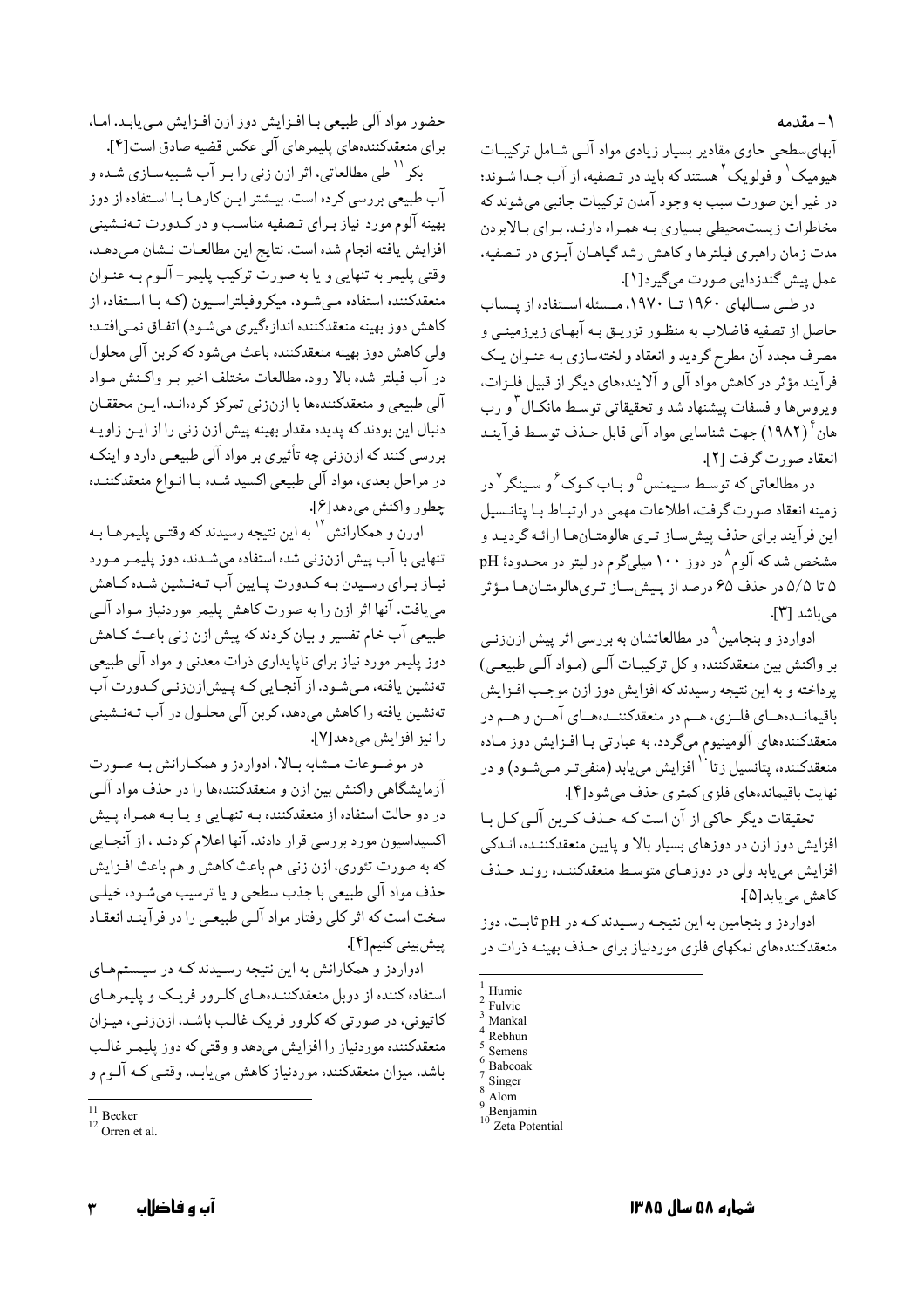پلیمرهای کاتیونی با ازنزنی استفاده میشوند، در صـورتی کـه الـوم غالب باشد. اثر ان بسیار کم و یا ناچیز است و در صورتی که پلیمـر غالب باشد، میزان منعقدکننده موردنیاز را کاهش میدهد[۸].

اورن و همکاران به این نتیجه رسـیدند کـه اگـر الـوم بـه عنـوان منعقد کننده استفاده شود، پیش ازنزنی باعث افزایش کـدورت اب تهنشینی، کل کربن الـی و کـربن الـی محلـول در شـرایط ازمـایش (۰/۵ و ۰/۸ میلیگرم در لیتر ازن در ازمایشگاه) مـیشـود. اگـر از پلی الومینیوم کلراید بـه عنـوان منعقـد کننـده اسـتفاده شـود، پـیش ازنزني باعث افزايش ياكاهش حذف مواد الـي طبيعـي و كـدورت مي شو د [۷].

اگرچه وقتی که پلیمرها به عنوان منعقدکننده استفاده مـیشـوند. پیش ازنزنی ممکن است باعث کاهش حذف کربن الی محلول شود و وقتی که نمکهای فلزی اسـتفاده مـیشـوند. باعـث تخریـب حـذف کربن الی محلول گردند. اما در تصفیهخانههای مختلف به این نتیجـه رسیدهاند که در pHهای مختلف، انعقـاد الـوم هنـوز هـم مـؤثرترين روش در حذف مواد الی طبیعی نسبت به پلیمرها میباشد[۹].

قدیمخانی و همکاران به صورت ازمایشگاهی واکـنش بـین ازن و منعقدکننــدهــا را در حــذف مــواد الــى در دو حالــت اســتفاده از منعقدکننده به تنهایی و یا به همراه پیش اکسیداسیون مـورد بررسـی قرار دادند. انها به این نتیجه رسیدند که با توجه به غلظت TOC اب ورودي، ازن زني و كلرزني هم ميتوانند باعث كـاهش و هـم باعـث افزايش حذف مواد الى طبيعي شوند[١٠].

این تحقیق برای رسیدن به اهداف زیر بوده است: ۱- بررسی کـاهش غلظـت کـل کـربن الـی در مقـادیر مختلـف كلرورفريك و تعيين pH بهينه حذف كل كربن الى؛ ۲- بررسی اثر پیش ازنزنی بر حذف کل کربن الی؛ ۳- بررسي اثر پيش ازنزني بر انعقاد و لختهسازي؛ ۴- بررسي اثر پيش ازن زني بر ميكروكواگولاسيون.

**۲**– مواد و روشها

این تحقیق از طریق مطالعات ازمایشگاهی انجام شـده اسـت کـه بـا اسـتفاده از روشـهاي اسـتاندارد و بـا ازمـايش جـار، عمـل انعقـاد و لختـهسـازي را مـورد ارزيـابي قـرار داده اسـت. بـا توجـه بـه نتـايج مطالعات اخیر، از کلرورفریک بـه عنـوان مـاده منعقدکننـده اسـتفاده شده است.

برای شبیهسازی کدورت، از خاک رس و کائولین اسـتفاده شـده است، به این ترتیب کـه ابتـدا خـاک رس از الـک اسـتاندارد شـماره ۲۰۰ عبور داده شد و سپس مقدار کدورت مورد نظر با سعی و خطـا و بـا دســتگاه كــدورت ســنج انــدازهگيــري و تعيــين گرديــد. بــراي شبیهسازی کربن الی کل، از اسـید هیومیــک پـودری شـکل اسـتفاده

شده است. به این ترتیب که ابتـدا محلـول اسـتوک ۱۰۰۰ پـیپـیام اسید هیومیک تهیه شد و سپس کربن الـی کـل مـوردنظر بـا سـعی و خطا و با اضافه کردن به اب با کدورت شـبیهسـازی شـده بـه دسـت امـد. قبــل و بعــد از ازمــايش جــار، پارامترهــاي مختلــف از قبيــل کدورت، دما، pH و کربن الی کل اندازهگیری شد. در این تحقیـق در دو حالت مختلف يعني حالت اول بـا انعقـاد و لختـهسـازي و حالـت دوم پیش ازنزنی با انعقاد و لختهسازی، میزان حذف کربن الی کـل مورد بررسي واقع شده است.

ا توجه به اینکه محدوده غلظت کربن الی کل در ابهایسـطحی.  $\ddot{\cdot}$ صفر تا ۲۰ میلیگرم در لیتر میباشد و مقدار ان در ایران صفر تا نـه (بعضا تا ده) گزارش شده است، برای ضریب اطمینان در این تحقیق از غلظت کربن الی کل ۴. ۸ و ۱۲ میلـیگـرم در لیتـر جهـت انجـام ازمایــشها اســتفاده شــد و مقــدار كــدورت اولیــه تقریبــا NA NTU د شبیهسازی گشت.

برای تهیه و شبیهسازی اب باکربن الـی کـل مـشخص (مـثلاً ۴ میلیگرم در لیتر) ابتدا محلول اسـتوک ۱۰۰۰پـی.پـیام تهیـه شـده و سپس برای غلظت کربن الی کل برابر ۴ میلیگرم در لیتر تقریبــاً ۱۱ سی سی به هر لیتر اب اضافه گردید. لازم به ذکر است کـدورت اب مورد استفاده در شبیهسازی پیش از افزودن کربن الی کل، به روشـی که قبلاً ذکر شد، به NTU ۱۵ افزایش یافت.

برای انعقاد و لختهسازی از ماده منعقدکننـده کلرورفریـک مـایع صنعتی ۴۰درصد استفاده شـد و بعـد از اضـافه كـردن كلرورفريـك. عمل اخــتلاط سـريع بــه مــدت دو دقيقــه و بــا سـرعت ١۵٠ دور در دقيقه صورت گرفت.

نحوه انجام ازمایش جار به این ترتیب بود که اب تهیـه شـده بـا کدورت و کربن الی کل خاص را در ظروف و بشرهای دستگاه جـار ریخته و دوزهای متغیر کلرورفریک اضافه گردید. به نحوی که طبق استاندارد، دوز مناسب منعقدکننده برای رسیدن به کدورت کمتـر از ۸NTU/۰ مشخص شد. در نهایت در دوزهای مناسب کـه کـدورت نهایی کمتر از NTU ۰/۵ بود. مقدار منعقدکننـده (کلرورفریـک) ان قدر تغییر داده شد تا بهترین درصد حذف کربن الی کل حاصل امد.

سپس در دوز مـشخص مـاده منعقدکننـده تحقيـق در دو حالـت ادامه یافت. در حالت اول فقط بـا انعقـاد و لختـهسـازی و در حالـت دوم پیش ازنزنی با انعقاد ولختهسازی مورد بررسی واقع شد. بـرای پـیش ازنزنـی از دسـتگاه ازن ژنراتـور مـدل C.O.G شــماره M.O استفاده گرديد.

مدت زمان تەنشينى طبق توصيه سازمان حفاظت محيط زيست امریکا و تحقیـق انجـام شـده در دانـشگاه ماساچوسـت امریکـا نـیم ساعت درنظر گرفته شد. در مـواردي كـه نيـاز بـه تنظـيم pHبـود بـا استفاده از اسید سولفوریک و سود تنظیم لازمه انجام گرفت. درجـه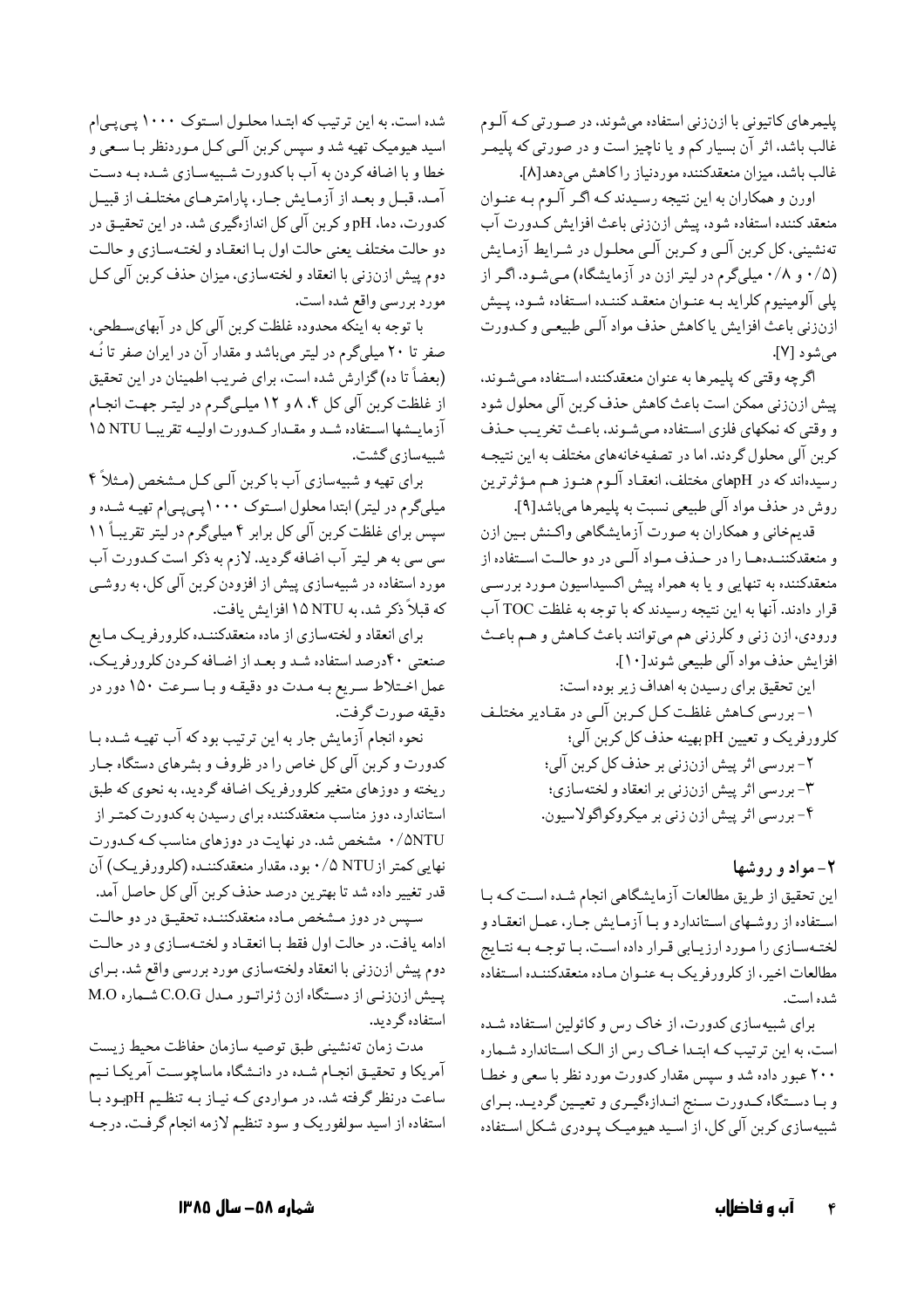حرارت در طی عملیات بین ۱۸–۲۰ درجه سانتیگراد قـرار داشـت. پس از کامل شدن مراحل ازمایش جار، با استفاده از پیپـت از عمـق ۰۱–۶ ســانتي،تــري اب داخــل بــشرهاي ۰/۵ ليتــري بــه مقــدار موردنیاز جهت انجام ازمایش کـربن الـی کـل برداشـت شـد. بـرای سنجش کربن الی کل در مرحله اول، نمونهها بـه پژوهـشگاه صـنعت نفت ارسال شد و در مرحله دوم در دانشکده محیط زیـست دانـشگاه تهران اناليز شد.

جهت انجـام ازمايــشها از دسـتورالعملهـاي موجـود در كتـاب روشهای استاندارد برای ازمایـشهای اب و فاضـلاب اسـتفاده شـده است[١١].

**٣**- نتايج وبحث - غلظت کربن الی کل برابر ۴ میلیگرم در لیتر شکل ۱ نتـایج ازمـایش جـار را در حـذف کـدورت در مقابـل دوزهای مختلف کلرورفریک نشان میدهد. با توجه به اینکـه هـدف در این قسمت، حذف کـدروت تـا کمتـر از NTU\ طبـق اسـتاندارد

**0 0.5 1 1.5 2 2.5 3 23456789 (mg/L)%&'()\*'+, (mg/L) !
 "** کدورت متوسط **(N T U)**

**شکل ۱**- نتایج آزمایش جار برای حذف کدورت با کدورت اولیه NO NTU ۱۵



شماره ۵۸ **س** 

سـازمان بهداشــت جهـاني بــود، دوزهــاي كلرورفريــك بــه عنــوان منعقدكننده انتخاب شد.

در شکل ۲. هدف دستیابی به دوز بهینه کلرورفریک بوده است. بر اساس نتایج حاصله ملاحظه میشـود کـه دوز بهینــه کلرورفریــک برای حذف کربن الی کل برابر ۹ میلیگرم در لیتر میباشد.

در شکل ۳ نتایج ازمـایش جـار بـرای تعیـین pH بهینـه در دوز کلرورفریک ۹ میلیگرم در لیتر نشان داده شده است. همان گونه کـه ملاحظه میگردد مقدار pH بهینــه تقریبــاً برابـر ۶/۵ بــه دســت آمــده است.

در شکل ۴ اثر پیش ازنزنی برحذف کربن الی کل بررسـی شـده است. همان طوری که در شکل مشاهده میشود، با افــزایش دوز ازن از ۱ تا ۳ میلیگرم بر لیتر، مقـدار غلظـت کـربن الـی کـل باقیمانـده کاهش می یابـد ولـی کــاهش غلظـت کــربن الـی کــل باقیمانــده از ۲ میلیگرم بر لیتر به بعد ثابت میشود و مقدار بهینـه و حـداکثر حـذف کربن الی کل برابر ۱/۴ میلیگرم بر لیتر مـیباشـد که در ازن بـا دوز اعمال شده ۲ میلیگرم بر لیتر اتفاق مـیافتـد. در شـکل ۵ اثـر پـیش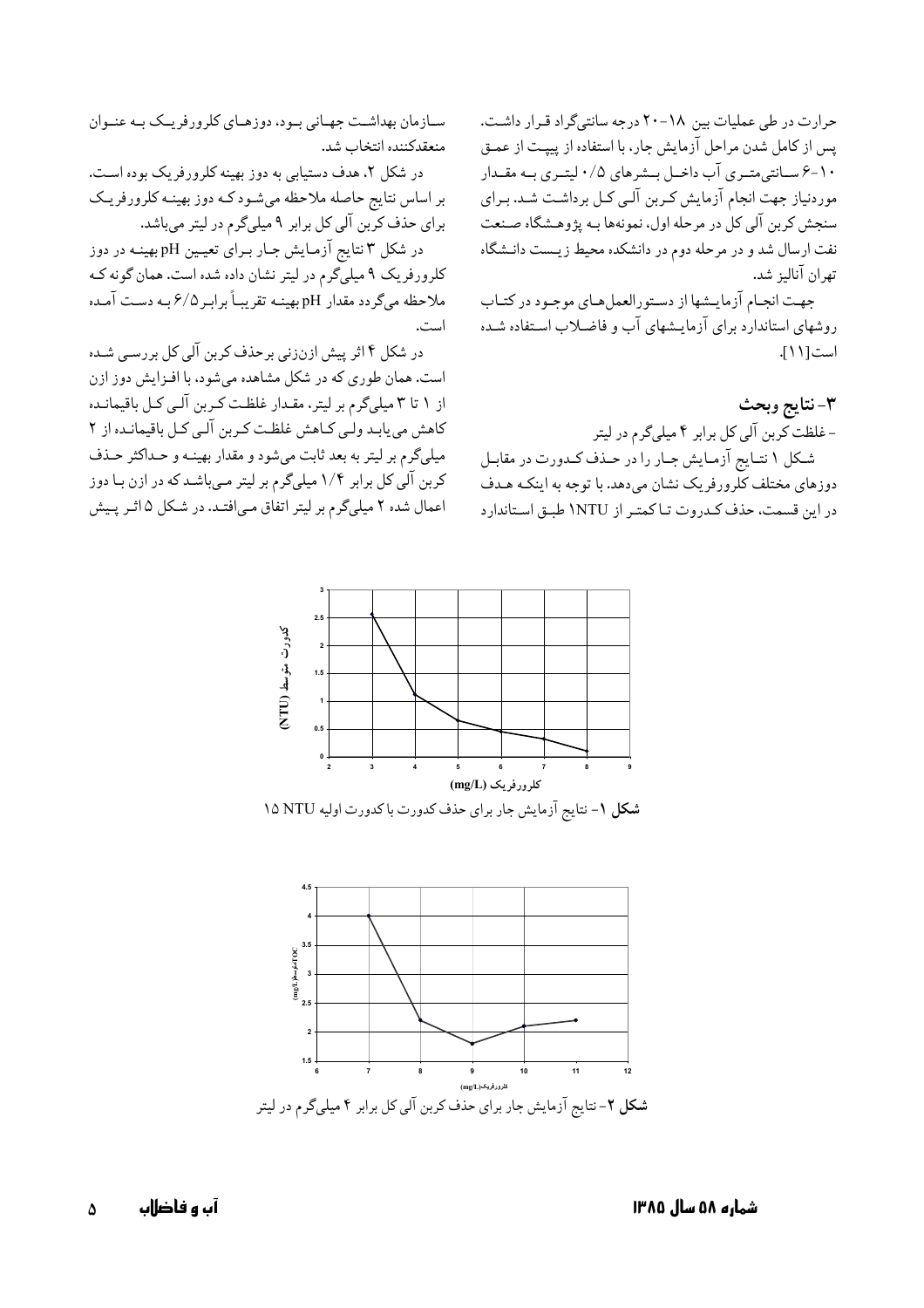

شکل ۳- نتایج آزمایش جار برای تعیین pH بهینه در حذف کربن آلی کل برابر ۴ میلیگرم در لیتر با غلظت کلرور فریک ۹ میلیگرم در لیتر



**شکل ۴**– نتایج ازمایش جار برای تعیین اثر پیش ازنزنی در حذف کربن الی کل برابر ۴ میلیگرم در لیتر



**شکل ۵**– مقایسه کار ایی دو روش متعارف و پیش ازنزنی برای حذف مقادیر مختلف کربن الی کل

– مقايسه

ازنزنی و روش متعارف بر فرایند انعقاد، لختهسازی و تهنـشینی بـا هم مقايسه شده است. در کربن الـی کـل ۴ میلـیگـرم بـر لیتـر، مـشاهده مـیشـود کـه يشترين مقـدار حـذف كـربن الـي كـل باقيمانـده مربـوط بـه پـيش  $\ddot{\cdot}$ ازنزنی میباشد که کربن الی کل باقیمانده را تــا ۱/۴ میلـیگـرم بـر یتر کاهش داده است. J نتایج حاصل از ۸ و ۱۲ میلیگرم در لیتر غلظت کـربن الـی کـل اولیه، در جدول ۱ ذکر شده است.

در این قسمت به مقایسه دو قسمت قبل پرداخته میشود. یعنـی به بررسی اثر پیش ازنزنی در مقایـسه بـا روش متعـارف در حـذف مقادیر مختلف کربن الی کل پرداخته میشـود. همـان طـوری کـه در شکل ۵ نشان داده شده است، پـیش ازنزنـی نـهتنهـا مقـادیر حـذف موردنیاز کربن الی کل را تامین کرده است، بلکه باعث بهبـود حـذف کربن الی کل نیز شده است. همچنـین ملاحظـه مـیشـود کـه در اب خام باكربن الي كل پايين، پيش ازنزني بهتر عمل مينمايد.

**ه ۵۸– سال ۱۳۸۵**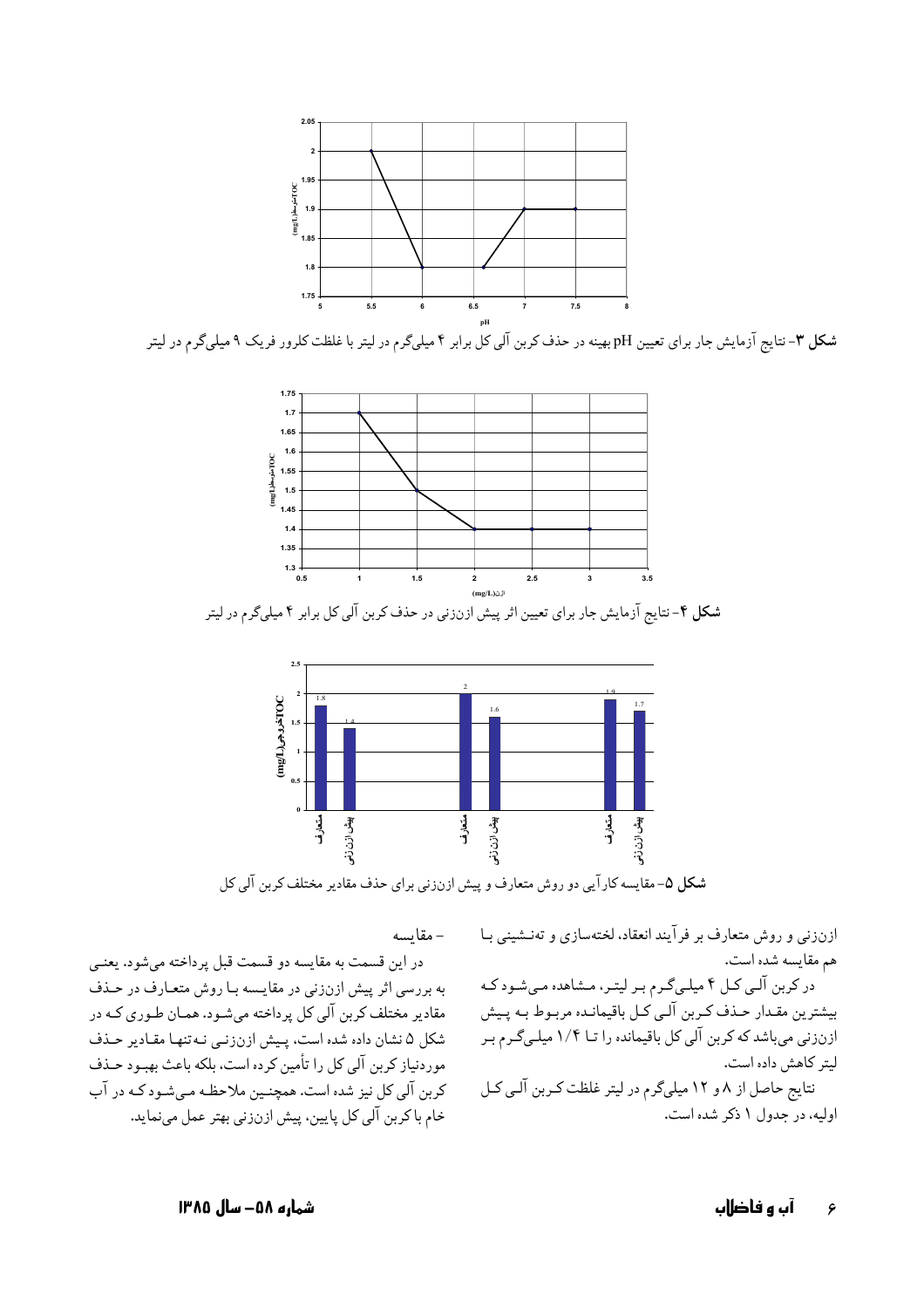از انجایی که به صورت تئوری پیش ازنزنی هم باعث کاهش و هم باعث افزایش حـذف مـواد الـي طبيعـي بـا جـذب سـطحي و يـا ترسیب میشود، خیلی سـخت اسـت کـه اثـر کلـی رفتـار مـواد الـی طبیعی را در فر ایند انعقاد پیش بینی کنیم، اما در عمـل وقتـی کـه از کلرورفریک به عنوان منعقدکننده استفاده مینماییم؛ در حالـت کلــی ازنزنی باعث افزایش اثر انعقاد در اب خام باکربن الی کـل پـایین مـیشـود. مـشاهده مـیشـود کـه وقتـی دوز پـیش ازنزنـی افـزایش می یابد، غلظت بحرانی منعقدکننده <sup>۱</sup> افزایش می یابـد و حجـم و وزن ذرات نیز با افزایش دوز ازن کاهش مییابد و مقدار غلظت بحرانــی منعقدکننده سیستم که توسط پتانـسیل زتـا انـدازهگیـری مـیشـود،

کاهش می یابد و همزمـان میـزان حـذف کـربن الـی کـل نیـز کاسـته میشود. به عبارت دیگر در اب خام بـاکـربن الـی کـل بـالا، پـیش ازنزنی اثر بسیار کمی خواهد داشت. – افزایش غلظت کرین آلی کل شکل ۶ نشان میدهد کــه بــا افــزایش کــربن الــی کــل اب خــام، مقدار ماده منعقدکننده کلرورفریک نیز افزایش می یابـد. بـه عبــارت دیگر غلظت بحرانی منعقدکننده نیز افزایش مییابد.

شکل ۷ رابطه بین افزایش کربن الی کل اب خـام را بـا دوز ازن موردنیاز برای انعقاد و لختهسازی نشان میدهـد. همـان طـوری کـه ملاحظه میشود با افـزایش کـربن الـی کـل اب خـام، مقـدار پـیش ازنزنی نیز افزایش مییابد.

<sup>1</sup> Critical Coagulant Concentration (CCC)



**شکل ۷**- میزان ازن لازم به عنوان پیش اکسیدکننده برای حذف TOC تاکمتر از ۲ میلیگرم بر لیتر

**7 أب و فاضلاب**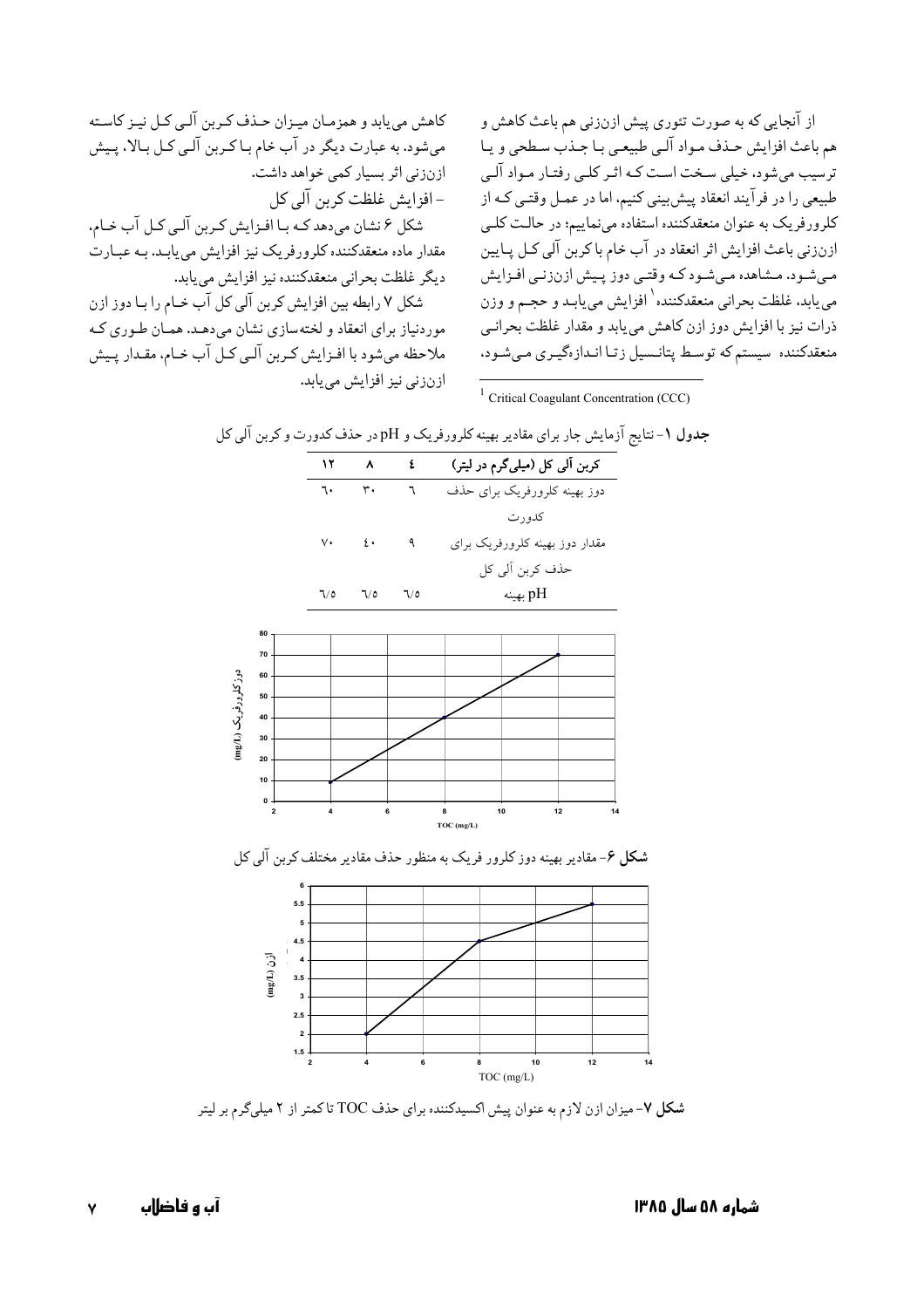این مورد در طراحی تصفیهخانههـای آب رعایـت شـده و اسـتاندارد ۱۰۵۳ ايسران، مربسوط بسه ويژگيههاي فيزيكسي و شسيميايي آب آشامیدنی، که توسط مؤسسه استاندار د و تحقیقات صنعتی ایران در تیرماه ۱۳۷۶ تهیه شده است، بازنگری شود. ۲- بررسـی اثـر pH در رانـدمان حـذف کـربن آلـی کـل توسـط کلرور فریک، pH بهبنه را در حدود ۶ تا ۶/۵ نشان می دهد. ٣- پيش ازنزني اثر اندكي بير انعقـاد در محـدوده وسـيعي از كـربن آلی کل دار د. ۴- در آب خام باکربن آلی کل پایین، پیش ازنزنـی اثـر خـوبی بـر انعقاد و لختهسازی دارد. ۵- بـا افـزايش كـربن آلـي كـل آب خـام، مقـدار مـاده منعقدكننـده کلرورفریک موردنیاز افزایش می یابد. ۶- با افزایش کربن آلی کل آب خام، مقدار پیش ازنزنی موردنیـاز جهت بهبود انعقاد بيشتر مى شود. ۷- پـیش ازنزنــی، مقــدار مــاده منعقدکننــده موردنیــاز راکــاهش نمی دهد و در دوزهای بالاتر از دوز بهینه، اثر پیش ازنزنـی کـاهش مے باند. ۸- پیش ازنزنی اثر زیادی بر انعقاد و لختـهسـازی نـدارد، گرچـه تاحدي انعقاد را بهبود مي بخشد، ولي بهتـر اسـت پـيش ازنززنـي بـه مفهوم اوليه آن يعني پيش گندزدايي به کار رود. ۶- قدر دانی از معاونت پژوهشی دانشگاه تهران بـه خـاطر حمایـت مـالی از ایـن تحقيق تشكر و قدرداني مي گردد.

۲میلیگرم در لیتر (یاکمتر از SUVA) باشد، پیشنهاد میشود.

۴- مقايسه نتايج تحقيق با نتايج ساير مطالعات انجام شده ۱- طبق مطالعاتی که توسط فرینز <sup>۱</sup> و نیوزاک <sup>۲</sup> و همکیاران در سیال ۲۰۰۰ و ۲۰۰۱ در آفریقای جنوبی صورت گرفت، ثابت شده است که مقدار غلظت کلرورفریک برای حذف مواد آلی طبیعی ۱/۵ تــا ۷ برابر غلظت موردنیاز در حذف کدورت مـیباشـد. نتـایج حاصـل از اين تحقيق نيز با نتايج ساير تحقيقات مطابقت دارد [١٢].

۲- تحقیقاتی که توسط فروردین و کولینز <sup>۳</sup> در گروه مهندسی عمـران و محیط زیست دانشگاه کلارکسون در ایالات متحـده انجـام شـد، نشان داد کـه پـیش ازنزنـي بـه عنـوان کمـک منعقدکننـده و کمـک لختهساز منجر به کاهش ۱۳ تا ۳۰ درصدی ماده منعقدکننده گردیده و در دوزهای بالاتر از دوز بهینـه، اثـرات مثبـت ازنزنـی كـاهش می یابد؛ ولی در این تحقیق مشاهده شد که پیش ازنزنی مقدار مـاده منعقدکننده موردنیاز راکاهش نمی دهد و در دوزهـای بـالاتر از دوز بهينه، اثر پيش ازنزني كاهش مي يابد [١٣].

۳- اورن و همکاران به این نتیجه رسیدند کـه پییش ازنزنی باعث کاهش کدورت آب تەنشىن شده و کرىن آلى کل در شرايط آزمايش می شود که این تحقیق نیز یا این نتیجهگیری مطابقت دارد. ۴- طبق مطالعات سایر محققین، پیش کلرزنبی و پـیش ازنزنبی بـه عنوان كمك منعقدكننده توصيه نمىشود. در ايـن تحقيـق هـم پـيش ازنزنی اثر بسیار اندکی بر انعقاد را از خود نشان می دهد. ۵- نتىجەگىرى

١- با توجـه بـه اينكـه طبـق اسـتاندارد ثانويـه آب شـرب سـازمان حفاظت محیط زیست آمریکا، مقدار کـربن آلـی کـل بایـد کمتـر از

 $\frac{1}{2}$  Fresse<br><sup>2</sup> Nozaic  $3$  Collinze

۷- مراجع

1- Ken, C., Steve, V., Bill, B., and Mark, C. (2000). "Secondary effects of enhanced coagulation and softening." J. AWWA, 92(6), 63-75.

2- Singer, C. (1999). "Formation control of disinfection by- product in drinking water." J. AWWA,  $90(4)$ , 84-89.

3- Kawamura, S. (2000). Integrated design and operation on water treatment facilities, 2<sup>nd</sup> Ed., John Wiley and Sons Press, CA.

4- Edwards, M., and Benjamin, M.M. (1992). "Effect of preozonation on coagulant-NOMinteractions." J. AWWA, 84(63), 101-108.

5- Robert, H. (2001). "The effect of predisinfection with chlorine dioxide on the formation of haloacetic acids and trihalomethanes in a drinking water supply. " MS. thesis, Virginia Polytechnic Institute and State University, USA.